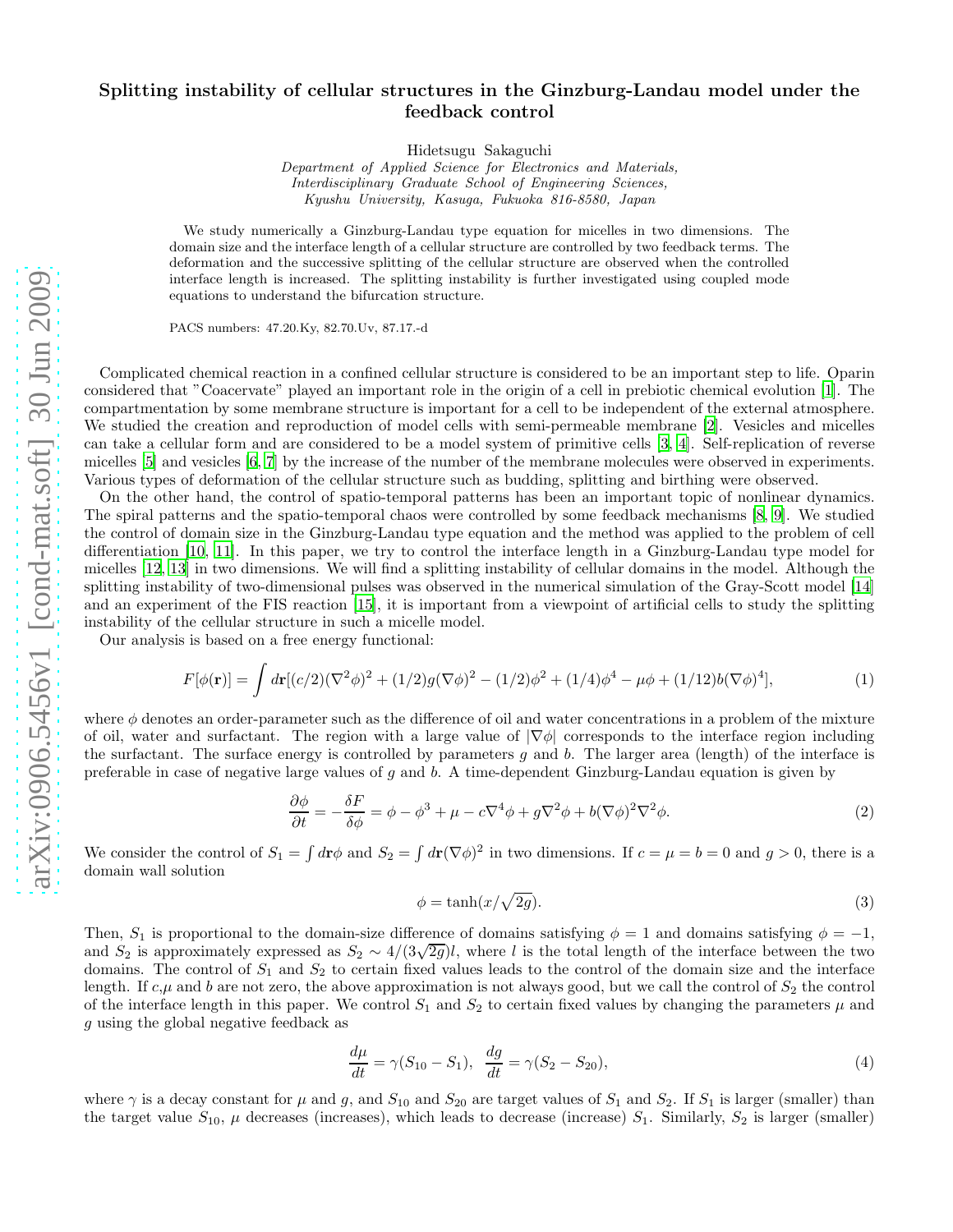

FIG. 1: Cellular domains satisfying  $\phi > 0$  at (a)  $S_{20} = 50$ , (b) 55, (c) 65, and (d) 70.



FIG. 2: Cellular domains satisfying  $\phi > 0$  at (a)  $S_{20} = 75$ , (b) 100 and (c) 275.

than the target value  $S_{20}$ , g increases (decreases) and the interface region decreases (increases), which leads to decrease (increase)  $S_2$ . As a result of the negative feedback effect,  $S_1$  and  $S_2$  are expected to approach  $S_{10}$  and  $S_{20}$ .

We have performed numerical simulation using the pseudo spectral method with Fourier modes of  $128 \times 128$ . The system size is  $L \times L = 40 \times 40$ . We have assumed the integration range for  $S_1$  and  $S_2$  as a circular region of radius  $L/2 = 20$  for the comparison with the analysis of coupled mode equations below. We have obtained qualitatively similar results even if the integration range is assumed to be the total square region of  $L \times L$ . The target value  $S_{20}$  is increased slowly from  $S_{20} = 25$  to 325. That is,  $S_{20}$  is stepwise increased as  $S_{20} = 25 + n$  at  $t = 100n$  where n is an integer. The initial condition is assumed to be  $\phi = 1$  inside of the slightly elliptic region  $(x - L/2)^2 + 1.05(y - L/2)^2 = 9$ , and  $\phi = -1$  outside of the region. Figures 1(a),(b),(c) and (d) show cellular domains, where  $\phi > 0$  is satisfied, at  $S_{20} = 50, 55, 65$  and 70. The domain takes a circular form at  $S_{20} = 50$ . The deformation to an elliptic form begins at  $S_{20} \sim 53$ , which leads to a dumbbell shape at  $S_{20} = 65$  and finally it is split into two domains at  $S_{20} \sim 68$ . The split pattern is observed at  $S_{20} = 70$  in Fig. 1(d). When  $S_{20}$  is further increased, more cellular domains appear by the deformation and the splitting. Figure 2(a),(b) and (c) shows the cellular domains respectively at  $S_{20} = 100, 175$ and 275. The number of cells increases stepwise as 3,4 and 5.

The deformation and the splitting instability of a circular domain can be approximately expressed by coupled mode equations. From the direct numerical simulation of Eqs. (2) and (4), it is expected that  $\phi(\mathbf{r})$  is approximated at  $\phi_0(r,t) + \phi_2(r,t) \cos(2\theta)$ , where r and  $\theta$  are polar coordinates around the center  $(L/2, L/2)$ . The substitution of the approximation into Eqs. (2) and (4) yields

$$
\frac{\partial \phi_0}{\partial t} = \phi_0 - \phi_0^3 - (3/2)\phi_0\phi_2^2 + \mu + b\left\{ \left(\frac{\partial \phi_0}{\partial r}\right)^2 + \frac{1}{2}\left(\frac{\partial \phi_2}{\partial r}\right)^2 + \frac{2\phi_2^2}{r^2} \right\} \left(\frac{\partial^2 \phi_0}{\partial r^2} + \frac{1}{r}\frac{\partial \phi_0}{\partial r} \right) \n+ b\frac{\partial \phi_0}{\partial r} \frac{\partial \phi_2}{\partial r} \left(\frac{\partial^2 \phi_2}{\partial r^2} + \frac{1}{r}\frac{\partial \phi_2}{\partial r} - \frac{4\phi_2}{r^2}\right) + g\left(\frac{\partial^2 \phi_0}{\partial r^2} + \frac{1}{r}\frac{\partial \phi_0}{\partial r}\right) - \left(\frac{\partial^4 \phi_0}{\partial r^4} + \frac{2}{r}\frac{\partial^3 \phi_0}{\partial r^3} - \frac{1}{r^2}\frac{\partial^2 \phi_0}{\partial r^2} + \frac{1}{r^3}\frac{\partial \phi_0}{\partial r} \right), \quad (5)
$$
\n
$$
\frac{\partial \phi_2}{\partial t} = \phi_2 - (3/4)\phi_2^3 - 3\phi_0^2\phi_2 + b\left\{ \left(\frac{\partial \phi_0}{\partial r}\right)^2 + \frac{1}{2}\left(\frac{\partial \phi_2}{\partial r}\right)^2 + \frac{2\phi_2^2}{r^2} + \frac{1}{4}\left(\frac{\partial \phi_2}{\partial r}\right)^2 - \frac{\phi_2^2}{r^2} \right\} \left(\frac{\partial^2 \phi_2}{\partial r^2} + \frac{1}{\partial r}\frac{\partial \phi_2}{\partial r} - \frac{4\phi_2}{r^2} \right)
$$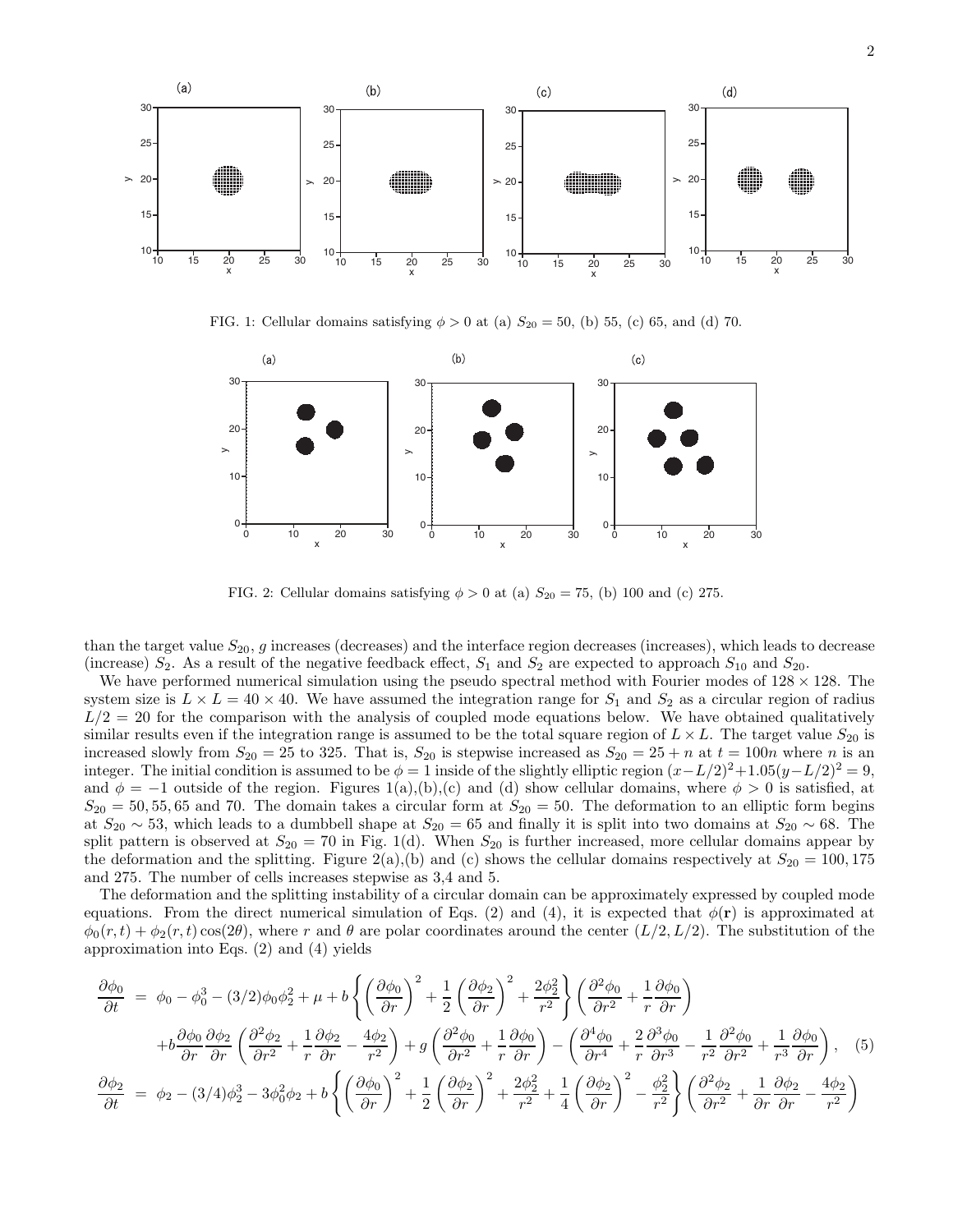

FIG. 3: (a) Profile of  $\phi(x, y)$  (solid curve) at  $y = L/2$  for  $S_{10} = -1500$  and  $S_{20} = 50$  in Eqs. (2) and (4). Profile of  $\phi(x)$  by Eq. (8) (r is set to be x.) and the mirror image for  $x < 0$  (dashed curve) at the same parameters. The two curves are well overlapped. (b) Eigenvalue for Eq. (9) as a function of  $S_{20}$  for  $S_{10} = -1500$ . (c) Mean amplitude  $S_3$  of the perturbation  $\phi_2(r)$ as a function of  $S_{20}$  at  $S_{10} = -1500$  for Eqs. (5),(6) and (7).

$$
+2b\frac{\partial\phi_0}{\partial r}\frac{\partial\phi_2}{\partial r}\left(\frac{\partial^2\phi_0}{\partial r^2}+\frac{1}{r}\frac{\partial\phi_0}{\partial r}\right)+g\left(\frac{\partial^2\phi_2}{\partial r^2}+\frac{1}{r}\frac{\partial\phi_2}{\partial r}\frac{4\phi_2}{r^2}\right)-\left(\frac{\partial^4\phi_2}{\partial r^4}+\frac{2}{r}\frac{\partial^3\phi_2}{\partial r^3}-\frac{9}{r^2}\frac{\partial^2\phi_2}{\partial r^2}+\frac{9}{r^3}\frac{\partial\phi_2}{\partial r}\right) (6)
$$

and

$$
\frac{d\mu}{dt} = \gamma \left( S_{10} - \int_0^{L/2} dr 2\pi r \phi_0(r) \right),
$$
\n
$$
\frac{dg}{dt} = \gamma \left( \int_0^{L/2} dr \{ (\partial \phi_0 / \partial r)^2 + (1/2)(\partial \phi_2 / \partial r)^2 + 2\phi_2^2 / r^2 \} - S_{20} \right).
$$
\n(7)

Note that  $\phi_2$  must behave  $\phi_2 \sim a_2 r^2 + a_3 r^3 + \cdots$  near  $r = 0$ , because the angle dependence is  $\cos(2\theta)$ . There exists always a solution with the circular symmetry satisfying  $\phi_2 = 0$ . Such a circular solution  $\phi_0(r)$  obeys the equations:

$$
\frac{\partial \phi_0}{\partial t} = \phi_0 - \phi_0^3 - (3/2)\phi_0 \phi_2^2 + \mu + b \left(\frac{\partial \phi_0}{\partial r}\right)^2 \left(\frac{\partial^2 \phi_0}{\partial r^2} + \frac{1}{r} \frac{\partial \phi_0}{\partial r}\right) + g \left(\frac{\partial^2 \phi_0}{\partial r^2} + \frac{1}{r} \frac{\partial \phi_0}{\partial r}\right) \n- \left(\frac{\partial^4 \phi_0}{\partial r^4} + \frac{2}{r} \frac{\partial^3 \phi_0}{\partial r^3} - \frac{1}{r^2} \frac{\partial^2 \phi_0}{\partial r^2} + \frac{1}{r^3} \frac{\partial \phi_0}{\partial r}\right), \n\frac{d\mu}{dt} = \gamma \left(S_{10} - \int_0^r dr 2\pi r \phi_0(r)\right), \n\frac{dg}{dt} = \gamma \left(\int_0^r dr (\partial \phi_0/\partial r)^2 - S_{20}\right).
$$
\n(8)

These equations are obtained from Eqs. (5) and (7) by setting  $\phi_2$  to be zero. The linear stability of the circular solution can be investigated by the linear equation obtained from Eq.  $(6)$ :

$$
\frac{\partial \phi_2}{\partial t} = \phi_2 - 3\phi_0^2 \phi_2 + b \left( \frac{\partial \phi_0}{\partial r} \right)^2 \left( \frac{\partial^2 \phi_2}{\partial r^2} + \frac{1}{\partial r} \frac{\partial \phi_2}{\partial r} - \frac{4\phi_2}{r^2} \right) + 2b \frac{\partial \phi_0}{\partial r} \frac{\partial \phi_2}{\partial r} \left( \frac{\partial^2 \phi_0}{\partial r^2} + \frac{1}{r} \frac{\partial \phi_0}{\partial r} \right) \n+ g \left( \frac{\partial^2 \phi_2}{\partial r^2} + \frac{1}{r} \frac{\partial \phi_2}{\partial r} \frac{4\phi_2}{r^2} \right) - \left( \frac{\partial^4 \phi_2}{\partial r^4} + \frac{2}{r} \frac{\partial^3 \phi_2}{\partial r^3} - \frac{9}{r^2} \frac{\partial^2 \phi_2}{\partial r^2} + \frac{9}{r^3} \frac{\partial \phi_2}{\partial r} \right).
$$
\n(9)

The solid curve in Fig. 3(a) shows the profile of  $\phi(x, y)$  at  $y = L/2$  at  $S_{10} = -1500$  and  $S_{20} = 50$  for Eqs. (2) and  $(4)$ . The dashed curve in Fig. 3(a) is a stationary solution to Eq. (8). The two curves are well overlapped, and the difference is hardly seen. That is, the approximation by Eq.  $(8)$  is good. Figure 3(b) shows the eigenvalue of the linear Eq. (9) as a function of  $S_{20}$  for a fixed value of  $S_{10} = -1500$ . The instability occurs at  $S_{20} = 52$ , which is consistent with the critical value  $S_{20} \sim 53$  by the direct numerical simulation of Eqs. (2) and (4). Figure 3(c) displays  $S_3 = \{ \int_0^{L/2} dr r \phi_2^2 \}^{1/2}$  as a function of  $S_{20}$  obtained numerically for Eqs. (5),(6) and (7). It means that